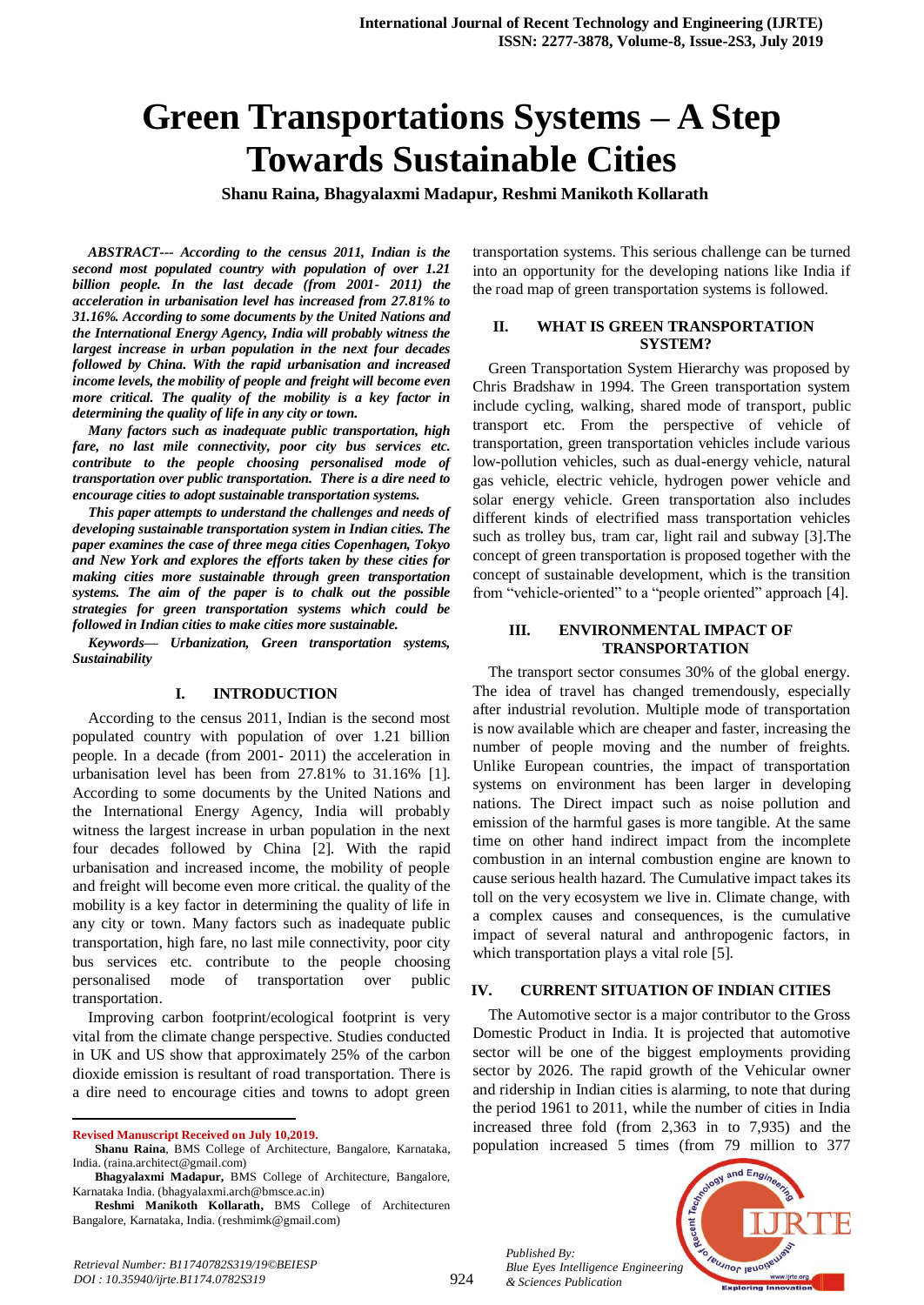million), the vehicular population marked a whopping increase of approximately 200 times (from 0.7 million to 142 million) [6].

Rising income and less car penetration make India a very lucrative place for the automobile manufacturers. As per the latest data published by Society of Indian Automobile Manufacturing Report (SIAM), domestic automobile production in the country has increased at 7.08% CAGR between FY13-18. Approx. 29.07 million vehicles were manufactured in financial year FY17-18.

India aims to have 6 mn electric and hybrid vehicles on the roads by 2020. Under FAME – Faster Adoption  $\&$ Manufacturing of Electric Hybrid Vehicles – the Government of India has shortlisted 11 cities in Dec 2017 to have electric vehicles based public transport system. The government would be extending grants of INR 1.05 bn to each city under this for buying electric vehicles. Additional funds would be provided for creation of charging infrastructure [7]. The Government of India approved National Policy on Biofuels in 2018 to provide the necessary push for production and establishing supply chains for biofuels in the country. The Policy has earmarked INR 50 bn as viability gap funding (VGF) of  $2<sup>nd</sup>$  generation ethanol refineries [8].

#### **V. CURRENT CHALLENGES RELATED TO URBAN TRANSPORTATION IN INDIA**

- Poor integration of land use and transportation networks.
- Huge gap between the demand and supply of public transportation primarily due to rapid urbanisation.
- Over lapping and almost no coordination between different government bodies.
- Poor quality of road infrastructure.
- Dependence on combustible fuel, thus increased air pollution.
- Undermining the potential of water transportation.
- Incompatible mix of motorised and non-motorised vehicles. Vehicles moving with different speeds causes accidents and congestion on roads.
- The usage of intelligent transportation system (ITS) is restricted and limited to few cities.

#### **VI. SUCCESSFUL CASE STUDIES OF GREEN TRANSPORTATION SYSTEMS IN CITIES & RESULTS**

Three cities namely Copenhagen, Tokyo and New York have been studied to understand the steps taken to promote Green transportation systems at planning and policy level.

#### *Copenhagen*

# *Planning interventions*

- Built first Pedestrian Street known as "Stroget".
- Five- Finger Plan.
- Urban Traffic Consummation Plan details out the bicycle development goal for the city.
- The newly built offices should be at a distance of 600 metres from the office blocks.

*Policy interventions* 

- $\bullet$  Bicycle policies  $2002 2012$ .
- Good, better and best Copenhagen Bicycle Development Strategies 2011-2025.

Result: 36% of the population uses bicycle as daily mode of commute and it was projected that 50% of the city will be commuting on bicycles by 2015.

#### *Tokyo*

### *Planning interventions*

- City is dominated by rail transit system as a primary mode of commute.
- Designated space for sidewalks and cycle lane.
- Designated special bicycling lane. By 2020 the total road mileage would be 221km.

# *Policy interventions*

- Strict control over vehicular ownership.
- Strict parking management with heavy penalty for violation.
- Japan has many laws on Road Traffic Law, Urban Planning Law, Vehicular Custody Space Law, Parking Lot Law & Tokyo Parking Regulations.

Result: The 5th traffic survey on Tokyo Metropolitan Area (2008) indicated that the main means of transportation was urban rail traffic, the share ratio of which increased from 23% in 1978 to 30% in 2008, becoming the means of transportation with the largest increase [8].

### *New York*

# *Planning interventions*

- High density intense development along the Metro lanes.
- Special bicycling lanes.
- 1800 miles of bicycle trail proposed by 2030.
- Creation of pilot walking projects across the city.
- New York Broadway Avenue a special pedestrian lane.
- 9th Avenue reconstruction project.

# *Policy interven*t*ions*

- Vision Zero Aims to eliminate severe traffic injuries and fatalities.
- Citi Bike system is the most effective and used system in North America.
- Safe education in schools.
- Initiatives like Bike smart, Bell & light giveaway, Bicycle Helmet giveaway's, Citi bike street skills, heads up safety campaign, "LOOK'' Safety campaign, "Don't be a Jerk" campaign.

Result: With completion of the 9th Avenue reconstruction project drastic increase in number of cyclist using that lane was observed. The number of bicyclists riding for 12 hours on business days increases from 780 prior to implementation to 1100 after implementation. The city envisages increasing bicycle facilities for citizens to 80 – 90% by 2022. The cycling has increased to 150% in over a decade.



*Published By:*

*& Sciences Publication*